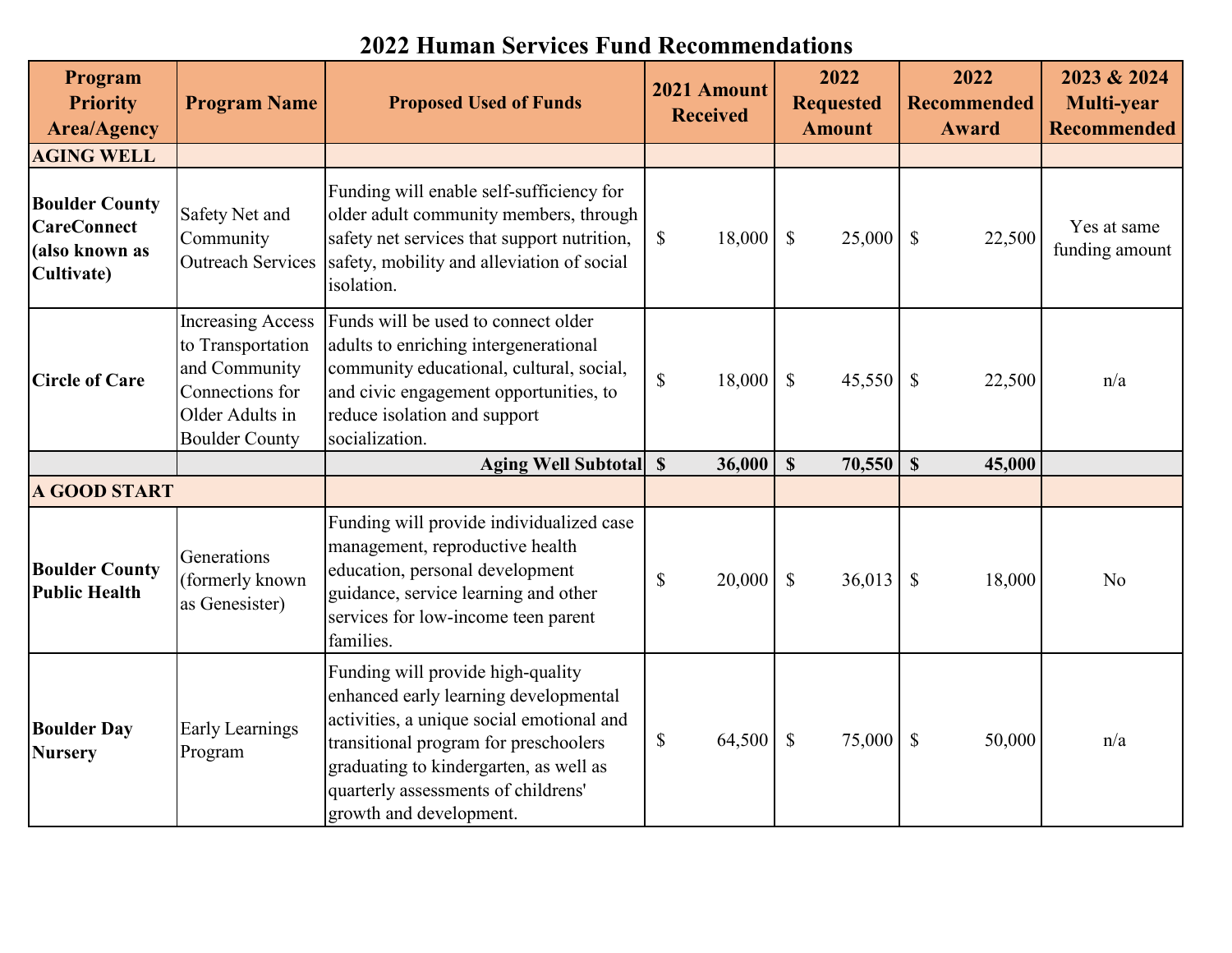| <b>Boulder High</b><br><b>School (BVSD)</b>                                                      | <b>BHS</b> Adelante!                                                             | Funding will provide tutoring and<br>academic guidance, mentorship, college<br>application and scholarship coaching,<br>college entrance exam preparation, and<br>career skill-building for at-risk Latinx<br>students at Boulder High School. | $\mathbb{S}$ | 40,500     | $\boldsymbol{\mathsf{S}}$ | 60,000      | $\mathcal{S}$             | 35,000 | N <sub>o</sub>                |
|--------------------------------------------------------------------------------------------------|----------------------------------------------------------------------------------|------------------------------------------------------------------------------------------------------------------------------------------------------------------------------------------------------------------------------------------------|--------------|------------|---------------------------|-------------|---------------------------|--------|-------------------------------|
| <b>Blue Sky Bridge</b>                                                                           | Child and Family<br>Advocacy<br>Program                                          | Funding will provide forensic interviews,<br>family support, crisis call intervention for<br>child survivors of sexual abuse, and<br>school based and community abuse<br>prevention education.                                                 | \$           | 36,000     | $\boldsymbol{\mathsf{S}}$ | 42,180      | $\mathcal{S}$             | 36,000 | Yes at same<br>funding amount |
| <b>Children's House First Chance</b><br>Preschool                                                | Scholarship                                                                      | Funding will provide low income and at-<br>risk children with scholarships for access<br>to affordable early childhood education.                                                                                                              | \$           | 27,810     | $\boldsymbol{\mathsf{S}}$ | 25,000      | $\boldsymbol{\mathsf{S}}$ | 22,500 | n/a                           |
| <b>Engaged Latino</b><br><b>Parents</b><br><b>Advancing</b><br><b>Student</b><br><b>Outcomes</b> | <b>ELPASO</b>                                                                    | Funds will be used to provide Latino<br>parents training sessions teaching<br>parents' skills to effectively advocate for<br>their children, and assistance in<br>navigating school and social service<br>systems.                             | \$           | 65,000     | $\boldsymbol{\mathsf{S}}$ | 75,000      | $\mathcal{S}$             | 65,000 | n/a                           |
| <b>Family Learning</b><br><b>Center</b>                                                          | Early Childhood<br>Development                                                   | Funding will provide high quality early<br>childhood education as well as parent<br>support including food, educational<br>materials and other community resources.                                                                            | \$           | 45,000     | $\boldsymbol{\mathsf{S}}$ | 65,000      | $\mathcal{S}$             | 56,000 | Yes at same<br>funding amount |
| <b>Family Learning</b><br><b>Center</b>                                                          | Circular<br>Sustainability<br>Pathways to<br><b>Success Youth</b><br>Development | Funding will provide high quality<br>afterschool academic programming to<br>middle and high school students, as well<br>as case management to advance academic<br>success.                                                                     | \$           | $9,000$ \$ |                           | $15,000$ \$ |                           | 14,250 | n/a                           |
| I Have a Dream<br><b>Foundation</b>                                                              | <b>Positive Futures</b>                                                          | Funding will support in-school, after-<br>school and summer activities and age-<br>appropriate case management, academic<br>services and life-skills guidance for low-<br>income, primarily Latinx students.                                   | \$           | 22,500     | $\mathcal{S}$             | $22,500$ \$ |                           | 20,250 | Yes at same<br>funding amount |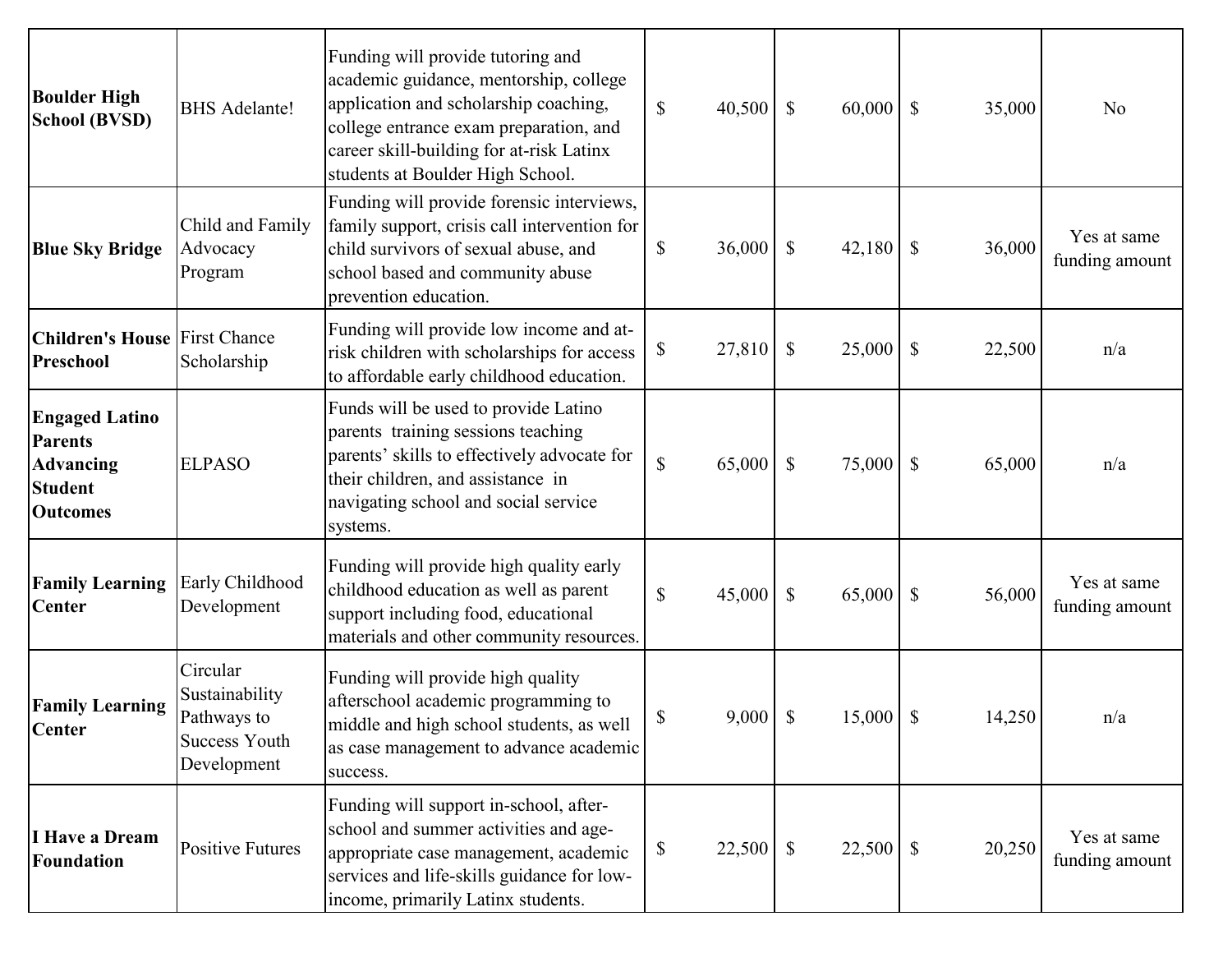| <b>New Horizons</b><br><b>Cooperative</b><br>Preschool | <b>Bilingual Early</b><br>Childhood<br>Education | Funding will provide bilingual preschool<br>to children, parent engagement activities<br>and academic readiness.                                                                                     | $\mathbb{S}$<br>37,800 | $\boldsymbol{\mathsf{S}}$ | 42,000      | $\mathbb{S}$              | 35,910  | Yes at same<br>funding amount |
|--------------------------------------------------------|--------------------------------------------------|------------------------------------------------------------------------------------------------------------------------------------------------------------------------------------------------------|------------------------|---------------------------|-------------|---------------------------|---------|-------------------------------|
| <b>Voices for</b><br><b>Children</b>                   | Strengthening<br>Families                        | Funding will provide high quality<br>supervised visits, parent support and safe<br>exchanges to families in Boulder.                                                                                 |                        |                           | 25,000      | $\boldsymbol{\mathsf{S}}$ | 23,750  | n/a                           |
| <b>Voices for</b><br><b>Children</b>                   | <b>CASA</b> of Boulder<br>County                 | Funding will provide child abuse victims<br>with a volunteer Court-Appointed Special<br>Advocate (CASA) to help the child<br>navigate a crowded and challenging child<br>welfare system.             | \$<br>15,300           | $\boldsymbol{\mathsf{S}}$ | 15,000      | $\mathcal{S}$             | 14,250  | n/a                           |
| <b>YMCA</b>                                            | Mapleton YMCA<br>School Age<br>Program           | Funding would provide out-of-school<br>childcare programming to students<br>enrolled in Mapleton Early Childhood<br>Center.                                                                          | new application        | $\mathcal{S}$             | 50,000      | $\mathcal{S}$             |         | n/a                           |
| <b>YWCA</b>                                            | Persimmon Early<br>Learning Center               | Funding will provide early learning child<br>care curricula to low- to low-moderate<br>income Boulder families.                                                                                      | \$<br>72,000           | $\mathcal{S}$             | 80,000      | $\boldsymbol{\mathsf{S}}$ | 72,000  | Yes at same<br>funding amount |
| <b>YWCA</b>                                            | Latina<br>Achievement<br>Support                 | Funding will provide academic, social-<br>emotional supportive trainings and career<br>and college-readiness support for Latina<br>students.                                                         |                        |                           | 15,000      | $\boldsymbol{\mathsf{S}}$ | 14,250  | n/a                           |
|                                                        |                                                  | <b>A Good Start Subtotal</b>                                                                                                                                                                         | $\mathbf S$<br>455,410 | $\boldsymbol{\mathsf{S}}$ | 642,693     | $\mathbf S$               | 477,160 |                               |
|                                                        | <b>ECONOMIC MOBILITY &amp; RESILIENCE</b>        |                                                                                                                                                                                                      |                        |                           |             |                           |         |                               |
| <b>Bridge House</b>                                    | Ready to Work &<br>Kitchen Program               | Funding will provide case management,<br>Community Table   housing support and employment through   new application   \$<br>the Ready To Work Kitchen and Outdoor<br>Landscaping Community programs. |                        |                           | 50,000      | $\boldsymbol{\mathsf{S}}$ | 25,000  | n/a                           |
| <b>Bridge to Justice</b>                               | <b>Reduced Rate</b><br>Civil Legal<br>Services   | Funding will provide legal services to<br>address custody, abuse, landlord/tenant,<br>housing or other issues for low-income<br>residents.                                                           | 10,000<br>\$           | $\mathbb{S}$              | $10,000$ \$ |                           | 10,000  | Yes at same<br>funding amount |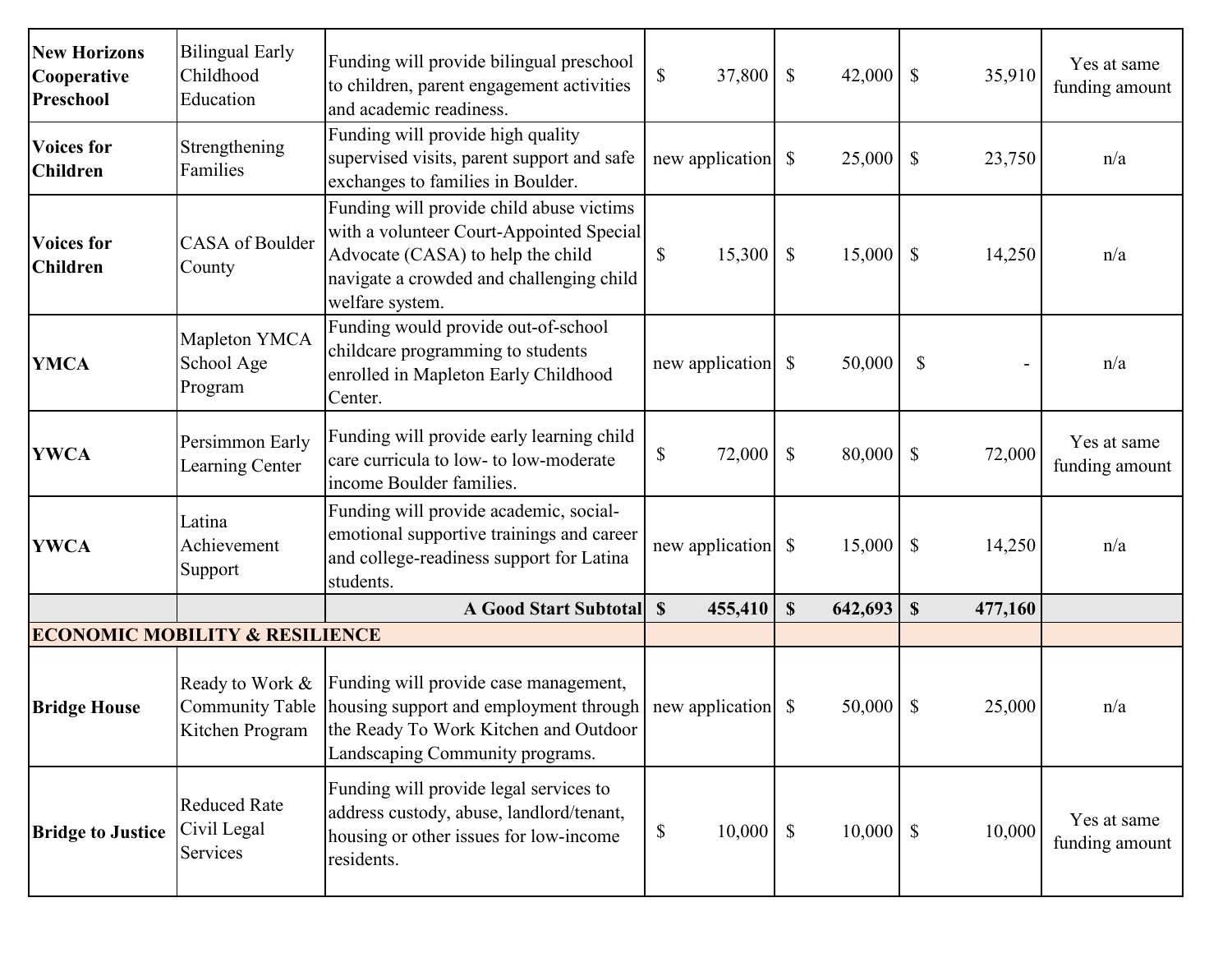| <b>Mile High United</b><br><b>Way</b>                                 | Personal<br>Investment<br>Enterprise (PIE)                          | Funding would provide financial<br>sustainability education and a match-fund<br>savings account to increase economic<br>stability and self-sufficiency for low-<br>income families.                                                                                                                 | $\boldsymbol{\mathsf{S}}$ | 35,000          | $\mathbb{S}$              | 69,000  | $\mathbb{S}$              |         | n/a                           |
|-----------------------------------------------------------------------|---------------------------------------------------------------------|-----------------------------------------------------------------------------------------------------------------------------------------------------------------------------------------------------------------------------------------------------------------------------------------------------|---------------------------|-----------------|---------------------------|---------|---------------------------|---------|-------------------------------|
| <b>Mother House</b>                                                   | Employment<br>Advancement                                           | Funding will provide case management to<br>support unhoused new mothers in their<br>employment advancement and career<br>goals.                                                                                                                                                                     |                           | new application | $\mathbb{S}$              | 60,000  | $\mathbb{S}$              | 35,000  | n/a                           |
| <b>Safehouse</b><br>Progressive<br><b>Alliance for</b><br>Nonviolence | Economic<br>Empowerment for<br>Survivors of<br>Domestic<br>Violence | Funding will provide financial literacy<br>classes, case management, personalized<br>economic plan development and financial<br>support to survivors of domestic violence.                                                                                                                          | $\mathbb{S}$              | 20,000          | $\boldsymbol{\mathsf{S}}$ | 25,000  | $\boldsymbol{\mathsf{S}}$ | 22,500  | Yes at same<br>funding amount |
| <b>Sister Carmen</b>                                                  | <b>Bridging Digital</b><br>Divide                                   | Funds will be used for computer skill-<br>building and online navigation<br>educational sessions for low-income and<br>Latinx residents, to increase equitable<br>access to academic and economic<br>resilience and self-sufficiency.                                                               | $\mathbb{S}$              | 18,000          | $\mathbb{S}$              | 39,385  | $\mathbb{S}$              | 20,000  | Yes at same<br>funding amount |
|                                                                       |                                                                     | <b>Economic Mobility Subtotal S</b>                                                                                                                                                                                                                                                                 |                           | 83,000          | $\mathbf S$               | 253,385 | $\boldsymbol{\mathsf{S}}$ | 112,500 |                               |
| <b>HEALTH &amp; WELL-BEING</b>                                        |                                                                     |                                                                                                                                                                                                                                                                                                     |                           |                 |                           |         |                           |         |                               |
| <b>Boulder County</b><br><b>AIDS Project</b><br>(BCAP)                | <b>HIV Care Services</b><br>and Prevention<br>Services              | Funding will provide case management<br>services and access to health insurance;<br>direct financial assistance to people living<br>with HIV who are experiencing basic<br>needs insecurities; counseling, testing<br>and referrals to people at-risk of<br>acquiring HIV; and safe syringe access. | $\mathbb{S}$              | 32,000          | $\mathbb{S}$              | 40,000  | $\boldsymbol{\mathsf{S}}$ | 36,000  | Yes at same<br>funding amount |
| <b>Boulder County</b><br><b>Public Health</b>                         | Genesis                                                             | Funding will provide case management,<br>parenting education, crisis intervention<br>and safety net services to teen parent<br>families.                                                                                                                                                            | $\mathbb{S}$              | 20,000          | $\mathcal{S}$             | 38,637  | $\sqrt{\ }$               | 18,000  | No                            |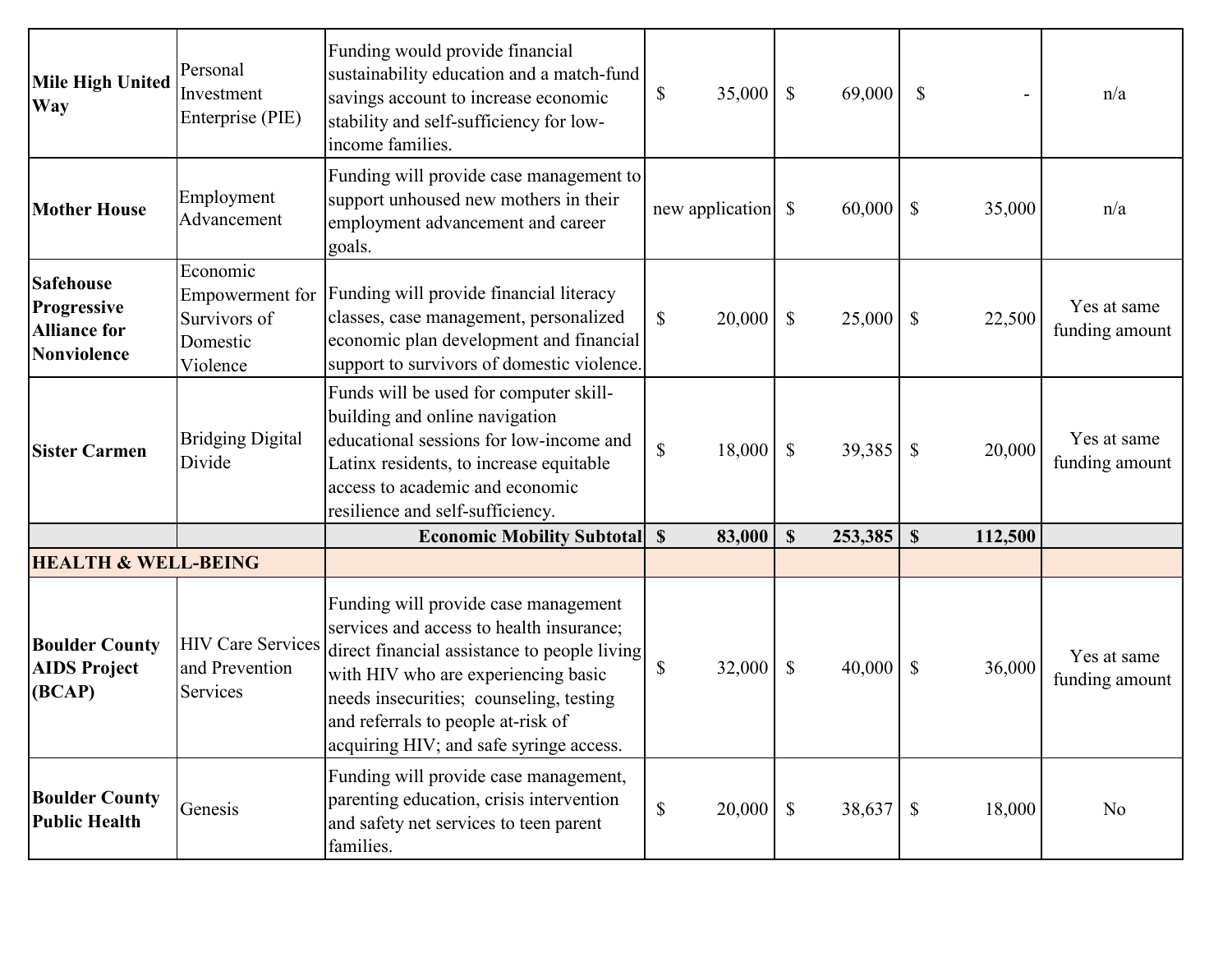| <b>Boulder Valley</b><br><b>Women's Health</b><br><b>Center</b>   | Suusiulze<br>Reproductive &<br>Sexual Health<br>Services and<br>Education | Funding will provide contraception,<br>counseling, disease and infection<br>prevention, and other reproductive and<br>sexual health services and education for<br>at-risk teens and adults.                                                                                                                  | $\mathbb{S}$ | 80,000  | $\mathcal{S}$<br>100,000             | $\mathbb{S}$              | 90,000  | n/a                           |
|-------------------------------------------------------------------|---------------------------------------------------------------------------|--------------------------------------------------------------------------------------------------------------------------------------------------------------------------------------------------------------------------------------------------------------------------------------------------------------|--------------|---------|--------------------------------------|---------------------------|---------|-------------------------------|
| Center for People Independent<br>with Disabilities                | <b>Living Services</b>                                                    | Funding will provide health and<br>independent-living services for low-<br>income adults with disabilities.                                                                                                                                                                                                  | \$           | 45,000  | 50,000<br>$\mathcal{S}$              | $\mathbb{S}$              | 45,000  | Yes at same<br>funding amount |
| <b>El Centro</b><br><b>AMISTAD</b>                                | Emotional<br>Wellbeing                                                    | Funding would provide bi-lingual and<br>culturally sensitive counseling, coaching<br>and treatment for low-income Latinx<br>community members experiencing<br>behavioral health and stress issues.                                                                                                           | $\mathbb{S}$ | 27,000  | not eligible                         | $\mathbb{S}$              |         | n/a                           |
| <b>Clinica</b><br>Campesina                                       | Health Care for<br>Low-Income<br>Residents                                | Funding will provide comprehensive<br>primary health care services with access<br>to integrated behavioral health and dental<br>care for lower-income Boulder residents.                                                                                                                                     | \$           | 228,450 | $\boldsymbol{\mathsf{S}}$<br>325,000 | $\boldsymbol{\mathsf{S}}$ | 260,000 | Yes at same<br>funding amount |
| <b>FOCUS Reentry</b>                                              | One Stop Shop                                                             | Funding will provide access to housing<br>options and social service support for low-<br>income community members exiting the<br>county jail system.                                                                                                                                                         | $\mathbb{S}$ | 8,500   | $\mathbb{S}$<br>20,000               | $\mathbb{S}$              | 18,000  | Yes at same<br>funding amount |
| <b>Medicine Horse</b>                                             | Youth<br>Programming                                                      | Funding will provide youth, including<br>LGBTQ youth, with equine<br>psychotherapy sessions.                                                                                                                                                                                                                 |              |         | 48,946                               | $\boldsymbol{\mathsf{S}}$ |         | n/a                           |
| <b>Mental Health</b><br><b>Center of</b><br><b>Boulder County</b> | <b>Behavioral Health</b><br>Home                                          | Funding will be used for client health<br>assessments; case management to help<br>acquire health benefits, housing and<br>employment; health and wellness<br>coaching; and hospital-to-home transition<br>services for at-risk community members<br>experiencing mental and behavioral<br>health challenges. | \$           | 228,450 | 281,000<br>$\mathcal{S}$             | $\mathcal{S}$             | 218,500 | Yes at same<br>funding amount |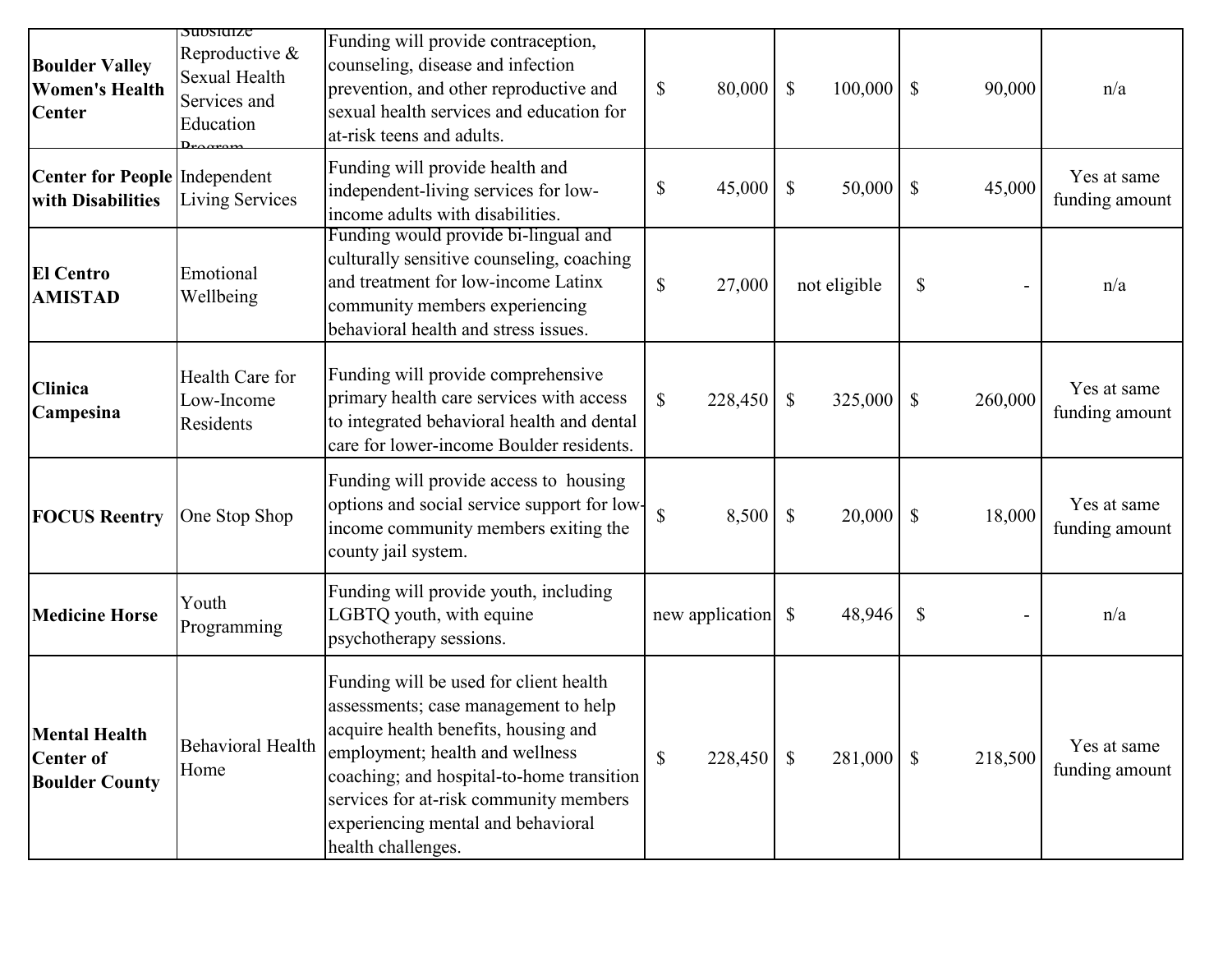| Protestant<br>Episcopal<br>Church                                            | Free Clinic                                                             | Funding would provide free clinic<br>services for homeless and<br>homebound residents.                                                                                                                                                            |                           | new application | $\mathcal{S}$             | 30,000  | $\mathbb{S}$              |         | n/a                           |
|------------------------------------------------------------------------------|-------------------------------------------------------------------------|---------------------------------------------------------------------------------------------------------------------------------------------------------------------------------------------------------------------------------------------------|---------------------------|-----------------|---------------------------|---------|---------------------------|---------|-------------------------------|
| <b>Queer Asterisk</b>                                                        | 2022 Project                                                            | Funding will provide no-cost or reduced-<br>cost therapy to LGBTQ community<br>members.                                                                                                                                                           | $\boldsymbol{\mathsf{S}}$ | 13,500          | $\boldsymbol{\mathsf{S}}$ | 35,400  | $\boldsymbol{\mathsf{S}}$ | 30,000  | n/a                           |
| <b>Reentry Initiative Wellness Center</b>                                    |                                                                         | Funding would provide trauma-based<br>therapy to individuals under parole and<br>who are leaving the jail system.                                                                                                                                 |                           | new application | $\boldsymbol{\mathsf{S}}$ | 10,000  | $\mathbb{S}$              |         | n/a                           |
| <b>Rise Against</b><br><b>Suicide</b>                                        | Direct Counseling<br>Services                                           | Funding will provide free individual<br>sessions to youth experiencing suicidal<br>ideation.                                                                                                                                                      | \$                        | 10,000          | $\mathcal{S}$             | 15,000  | $\boldsymbol{\mathsf{S}}$ | 13,500  | n/a                           |
|                                                                              |                                                                         |                                                                                                                                                                                                                                                   | $\mathbf S$               | 692,900         | $\boldsymbol{\mathsf{S}}$ | 993,983 | $\mathbf S$               | 729,000 |                               |
| <b>HOMELESSNESS</b>                                                          |                                                                         |                                                                                                                                                                                                                                                   |                           |                 |                           |         |                           |         |                               |
| <b>TGTHR</b><br>(formerly<br><b>Attention Homes)</b> Services Program        | Runaway and<br>Homeless Youth                                           | Funding will provide emergency shelter<br>and daytime drop-in services at The<br>Source for youth experiencing or are at<br>risk of homelessness including basic<br>needs and food resources.                                                     | $\mathcal{S}$             | 40,500          | $\mathbb{S}$              |         |                           | 40,500  | Yes at same<br>funding amount |
| <b>Emergency</b><br>Family<br><b>Assistance</b><br>(EFAA)                    | Shelter & Basic<br>Needs                                                | Funding will provide tiered services for<br>families from food and financial<br>assistance to education, case management   \$<br>and short & long-term transitional<br>housing.                                                                   |                           | 139,050         | $\mathcal{S}$             | 139,050 | $\mathbb{S}$              | 118,887 | Yes at same<br>funding amount |
| <b>Safehouse</b><br>Progressive<br><b>Alliance for</b><br><b>Nonviolence</b> | Services for<br>Domestic<br>Violence<br>Survivors and<br>their Children | Funding will be used to provide services<br>for victims of violence and their children<br>including a 24/7 Crisis hotline,<br>emergency shelter, transportation,<br>financial assistance, counseling, legal<br>advocacy and transitional housing. | $\boldsymbol{\mathsf{S}}$ | 101,340         | $\boldsymbol{\mathsf{S}}$ | 112,600 | $\mathcal{S}$             | 106,970 | Yes at same<br>funding amount |
|                                                                              |                                                                         | <b>Homelessness Subtotal</b>                                                                                                                                                                                                                      | $\boldsymbol{\mathsf{S}}$ | 280,890         | $\mathbf S$               | 296,650 | $\mathbf S$               | 266,357 |                               |
| <b>INCLUSIVE &amp; WELCOMING</b>                                             |                                                                         |                                                                                                                                                                                                                                                   |                           |                 |                           |         |                           |         |                               |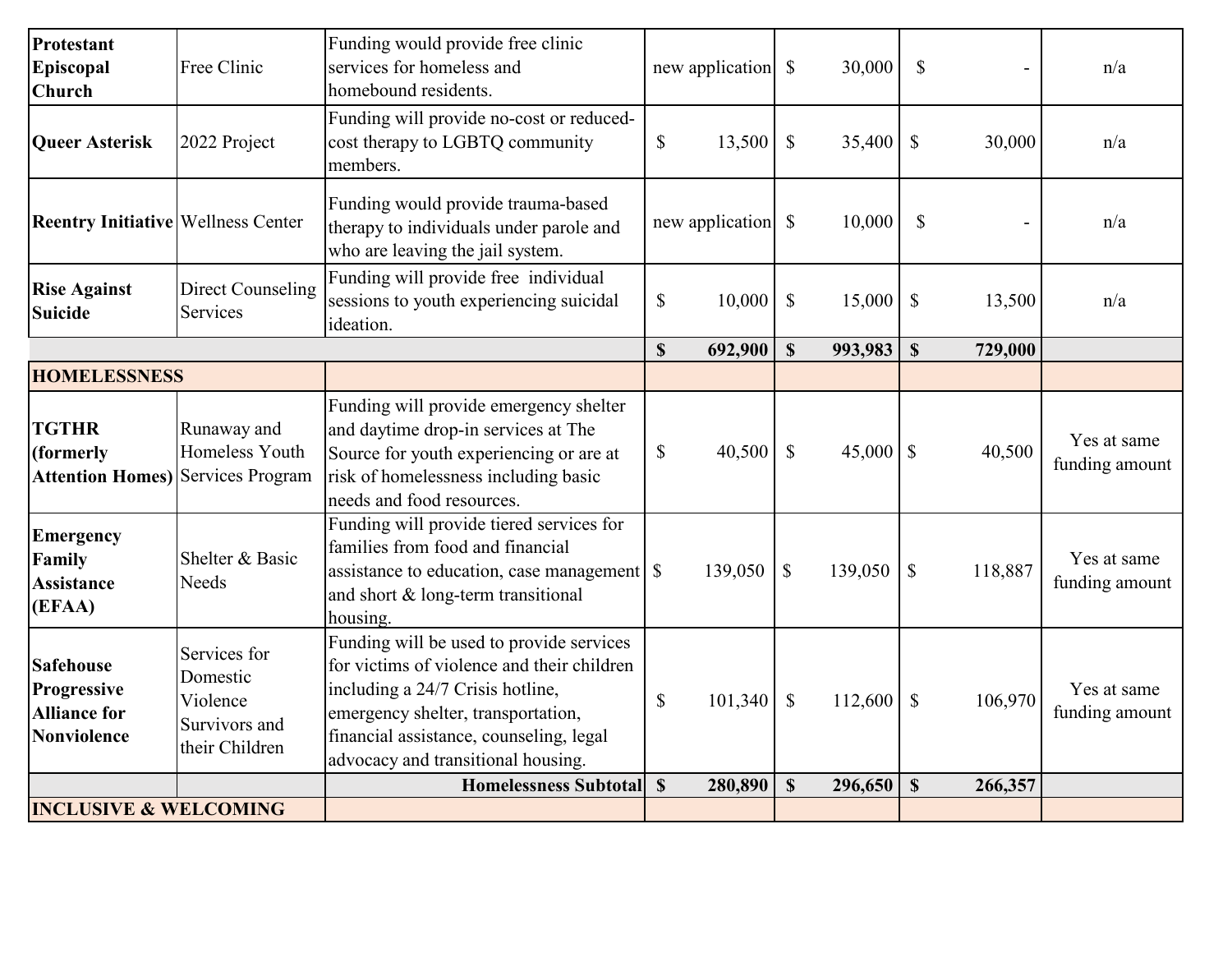| <b>Boulder Pride</b>                                    | Race, Sexuality,<br>and Gender Equity                                     | Funding will support group facilitation,<br>leadership training peer networking,<br>develop programming, and other services<br>to increase safety, inclusivity and social<br>support for and among Boulder's LGBTQ<br>and people of color community.                     | $\mathbb{S}$<br>21,250 | $\mathbb{S}$<br>58,642              | $\mathcal{S}$<br>32,500   | Yes at same<br>funding amount |
|---------------------------------------------------------|---------------------------------------------------------------------------|--------------------------------------------------------------------------------------------------------------------------------------------------------------------------------------------------------------------------------------------------------------------------|------------------------|-------------------------------------|---------------------------|-------------------------------|
| <b>Boulder County</b><br><b>Legal Services</b>          | Critical Legal<br>Services for Low-<br><b>Income Residents</b>            | Funding will provide legal services for<br>low-income community members on a<br>range of issues including health benefits,<br>family custody and protection,<br>landlord/tenant disputes and evictions,<br>and elder protections.                                        | $\mathbb{S}$<br>19,000 | $\mathbb{S}$<br>20,000              | $\mathcal{S}$<br>19,000   | n/a                           |
| <b>Boulder County</b><br><b>Legal Services</b>          | Legal Services for<br>Victims of<br>Domestic<br>Violence for<br>Residents | Funding will provide legal services for<br>low income survivors.                                                                                                                                                                                                         | $\mathbb{S}$<br>18,050 | $\boldsymbol{\mathsf{S}}$<br>19,000 | $\mathcal{S}$<br>18,050   | n/a                           |
| Colorado<br><b>Statewide Parent</b><br><b>Coalition</b> | <b>BC</b> Colorado<br><b>Statewide Parent</b><br>Coalition                | Funding would provide a PASO<br>professional development training, recruit<br>Spanish-speaking childcare providers to<br>serve Latinx families, provide evaluation<br>and create a portfolio for each provider of<br>their accomplishments in order to apply<br>for CDA. |                        | 50,000                              | $\mathbb{S}$              | n/a                           |
| I Have a Dream<br><b>Foundation</b>                     | College and<br>Career Support for<br>Parents as<br>Learners               | Funding would provide case<br>management, academic resources,<br>scholarships to enroll and obtain<br>equivalent to HS diploma and furthering<br>career employment.                                                                                                      | new application        | 15,000<br>$\mathbb{S}$              | $\boldsymbol{\mathsf{S}}$ | n/a                           |
| <b>Immigrant Legal</b><br><b>Center</b>                 | <b>Legal Services</b>                                                     | Funding will provide low-cost<br>consultation and legal services to Spanish<br>speaking immigrants.                                                                                                                                                                      | 28,500<br>$\mathbb{S}$ | $\mathbb{S}$<br>40,000              | $\mathcal{S}$<br>38,000   | Yes at same<br>funding amount |